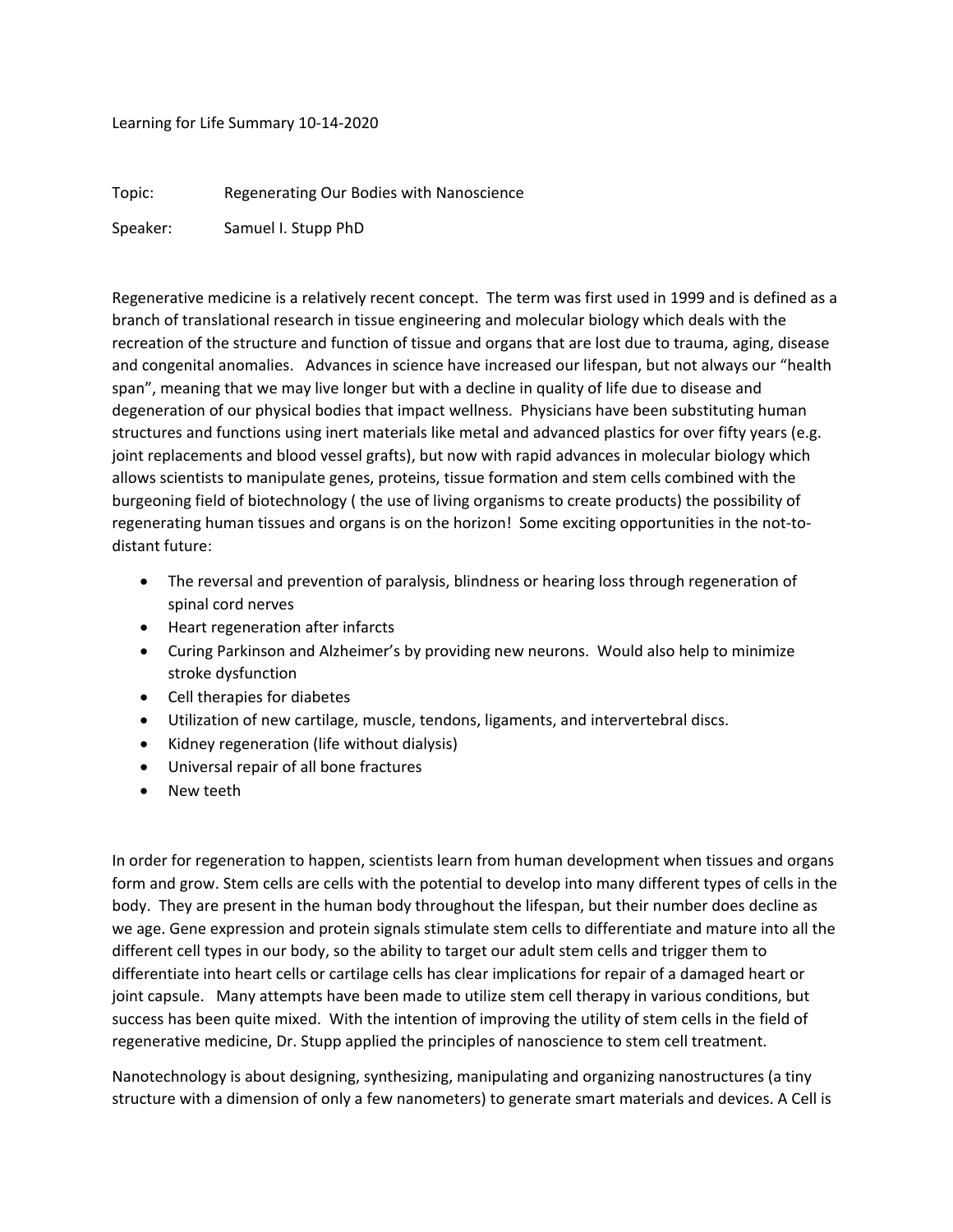a great example of highly orchestrated array of nanostructures. The extracellular matrix consists of biologic materials that provide structural and biochemical support to surrounding cells. What if we could make that extracellular matrix out of nanostructures that we can engineer in order to stimulate the stem cell to mature into a particular type of desired cell, like cartilage? Sam's lab was able to use amino acids, sugars and fats (all safe materials which will degenerate after time in the human body) to create a molecule that will self-assemble into a nanofiber with biological signals at the end of the molecule. (see image below)



These nanofibers mimic the natural extracellular matrix of cells. They have millions of the signals required to stimulate the receptors on the stem cells which, when stimulated, will push the cell to differentiate. The nanostructures are liquids but when you put them in the body, they become magical gels at the site where you want the generation to occur.

A breakthrough occurred in 2004 when the lab took neural stem cells from the brains of embryonic mice and exposed them to nanofibers with an artificial signal and they could make new neurons! Subsequent experimental applications continued with a partnership with the University of Wisconsin School of Veterinary Medicine to create new cartilage in the joints of sheep and the development of a nanofiber that travels in the body to the site of bleeding and stops it.

However, the dream was to regenerate neurons in spinal cord injury patients. Every year between eleven and thirty-one thousand patients suffer spinal cord injuries in the United States with an estimated health care cost of over 40 billion dollars each year. A second major breakthrough occurred in the lab just about one year ago. The intensity of motion of the nanofibers is a critical variable to signal the stem cell receptors most effectively, and the team discovered a way to control the motion of the molecules in the nanofibers they were using as the extracellular matrix. Sam demonstrated the effects of this by showing a video of a paralyzed mouse that received an injection of the nanomaterials into its spinal cord. After 12 weeks, the mouse that had received the nanofiber gel that was able to sustain more motion had significantly better outcomes and more physical movement.

The implications of the work of Sam Stupp's lab are numerous and include the ability to regenerate nerves in the brain and spinal cord, replace knees with injections that create cartilage, repair fractures with injections that replace bone and even replace organs like the kidney in the future.

Take home points: